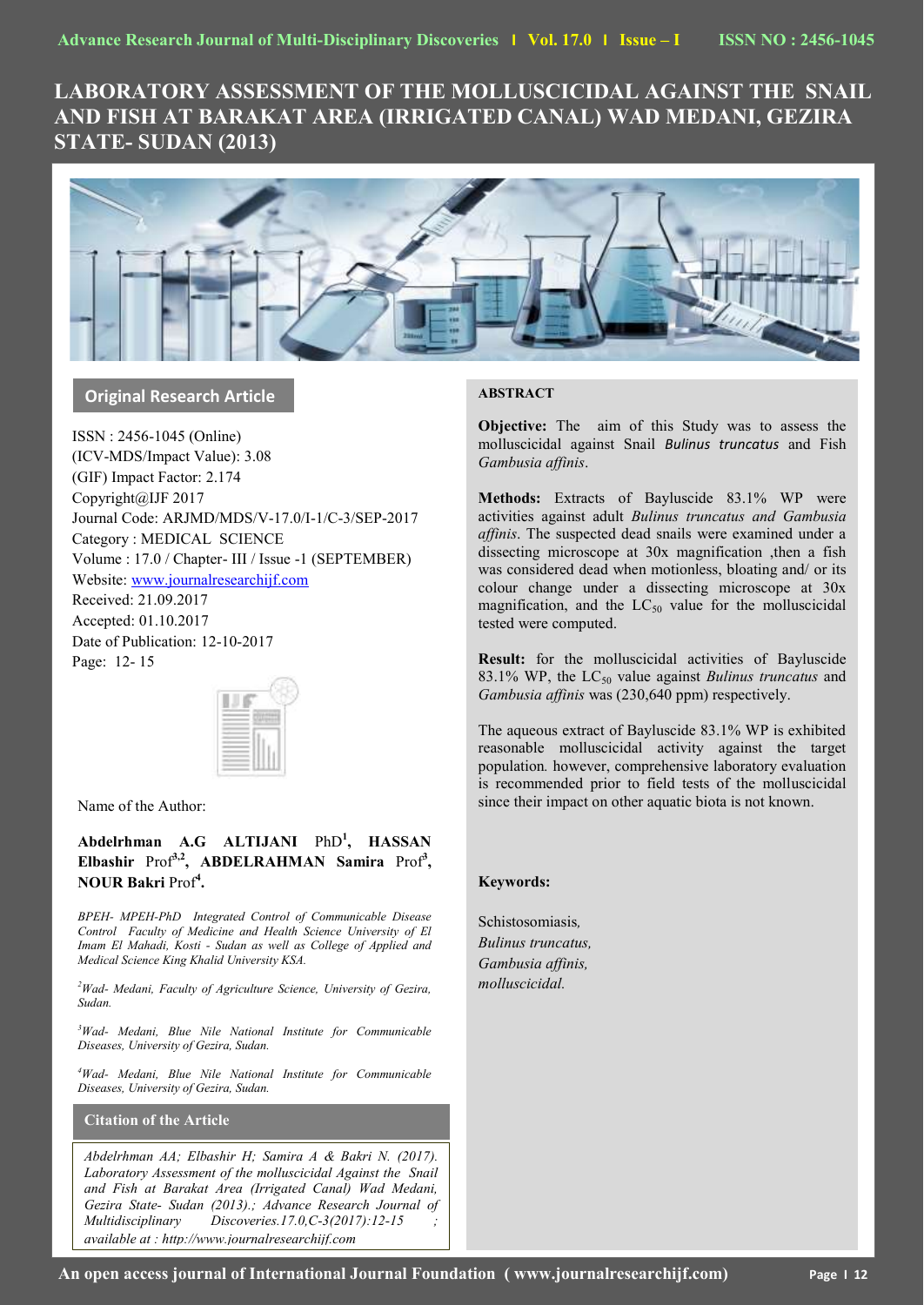## **I. INTRODUCTION**

Schistosomiasis refers to human disease resulting from infection by any of the parasitic blood flukes of Schistosoma spp. Worldwide, it is estimated that over 239 million people are acutely or chronically infected with one or more of these species  $<sup>(1)</sup>$ . The disease is ranking second after malaria in terms of socio-</sup> economic and public health importance, especially in rural areas of developing countries, then 239 million people with active Schistosoma infections in 2009, 85% lived in sub-Saharan Africa, where approximately 112 million and 54 million were infected with urinary and intestinal Schistosomiasis, respectively, and the number of person at risk of infection is greater than 600 million<sup>(2)</sup>. Globally, schistosomiasis ranks second among parasitic disease of socio-economic and public health importance and is found in 48 countries of Africa<sup>(3)</sup>. The transmission of this tropical disease is determined by the existence and geographic distribution of the intermediate host snail<sup>(4)</sup>. Infection usually takes place after direct contact with infested freshwater  $(5)$  and  $(6)$ . Owing in part to poor sanitation or hygiene and the wide dispersion of suitable freshwater snail hosts  $(6)$ ;  $(7)$ ;  $(8)$ . Is acquired when free-swimming parasite larvae (cercariae) penetrate the skin of people exposed to infest freshwater<sup>(9)</sup>.

Mosquito fish Gambusia affinis have been used as a biological control agent for mosquitoes more than 100 years and, then used under appropriate conditions, remain one of the best candidates for biological control programs against mosquitoes <sup>(10)</sup> .

#### **II. MATERIAL AND METHODS**

A cross sectional study was conducted in Irrigated Canal at Barakat Area Wad Medani, Gezira State- Sudan during the period (March to October 2013).

# **2.1 Aquatic Macrofaunal Collection:**

Five field- surveys were conducted for collection of aquatic snail from the study area. In each site snails were collected by scooping method using flat wire- mesh. The scope composed of a metal frame (30\*30cm) supporting a mesh of 1.5 micro-size attached to an iron handle of 1.5 meter long as described by (11) .The sampling technique was conducted by taking many dips, perpendicular to the edge of the canal down to the bottom for a distance of about 0.5-1 meter towards the core of the canal. In each field survey, the collected snails were pooled in a plastic container 10 liter, filled to 1/3 with water and topped with perforated cover. The containers were transported to the laboratory of Blue Nile National Institute for Communicable Diseases, University of Gezira. However all collected snails were cleaned, sorted out and identified  $(12)$ . Then each species was put in a labeled plastic container. After 24 hours the snails *Bulinus truncatus* was screened for the natural trematode infection through putting 5 snails in a vial (30 ml) and expose it to a bulb lamb  $(60 \text{ w})$  for 3 hrs from  $9h:00 - 12h:00$ , and those found liberating any type of cercaria were recorded  $(12)$ .

#### **2.2 Bayluscide test against Snail Bulinus truncatus:**

Snails were cleaned and placed in container (10 litres) filled to half with dechlorinated tap-water for 24 hrs at the Insectary which was set at 25 degree centigrade and 75% Rh. They were put into plastic cups (140 ml) filled to 1/5 with water to keep them fresh. Each cup supported 20 snails. From each cup water was discarded and snails were unloaded separately into Bayluscide 83.1% WP concentrations of 0.00, 154, 175, 180, 192, 200, 240, 250 ppm. Concentrations were kept in plastic containers (1.0 litres) at a volume of 500 ml. Snails were left in these concentrations for 24 hrs before being removed and put in similar plastic containers filled to the half with dechlorinated tapwater for another 24 hrs. Data were showing the dead snails 48 hrs after treatment. The suspected dead snails were examined

under a dissecting microscope at 30x magnification. The snail considered dead when out the shell or non- responsive to teasing with blunt needle.

#### **2.3 Collection and Bayluscide test against Fish Gambusia affinis**:

Five field- trips were executed for collection of Fish Gambusia affinis from small drain for broken pipes of domestic water at workshops area, Wad- Medani, Sudan. It has been collected by scooping method as stated in 3.6 above. The collected fish were transported to the Insectary set at 25 degree centigrade and 75% Rh in the Blue Nile National Institute for Communicable Diseases, University of Gezira. For homogeneity in term of fitness, fish were separated from other aquatic funa and flora and placed in container (10 litres) filled to half with dechlorinated tap-water for 24 hrs, They were put into plastic cups (140 ml) covered with muslin which fixed in position using a rubber band to avoid jumping of the fish out of the cup. The cups filled to 1/5 with water to keep them fresh. Each cup supported 20 fish. From each cup water was discarded and fish were unloaded separately into Bayluscide 83.1% WP concentrations of 0.00, 330, 480, 630, 720, 780, 930, 1080 ppm. Concentrations were kept in plastic containers as stated in 3.7.1 above. They were covered with muslin which fixed in position using a rubber band again to avoid fish jumping. Fish were left in these concentrations for 24 hrs. Then a fish was considered dead when motionless, bloating and/ or its colour change.

### **2.4 Data Analysis:**

Probit analysis programme was used; the Lc50 of the population was recorded in twenty four hour.

# **III. RESULT**

**INTERNATIONAL JOURNAL FOUNDATION**

JOURNAL

NTERNATIONAL

FOUNDATION

| dose/ppm            | 1     | 2    | 3    | 4    | 5    | 6    | 7    |
|---------------------|-------|------|------|------|------|------|------|
|                     | 250   | 240  | 200  | 192  | 180  | 175  | 154  |
| Log10<br>Dose       | 2.398 | 2.38 | 2.30 | 2.28 | 2.26 | 2.24 | 2.19 |
| Mortality<br>Rate % | 73    | 88   | 80   | 73   | 48   | 15   | 34   |
| Probit              | 5.58  | 6.18 | 5.84 | 5.58 | 4.95 | 3.96 | 4.59 |

**Table (1)** The sensitivity of Snail against Molluscicide (Bayluscide 83.1% WP) in the study area. n= (20-40).

**Table (2)** The sensitivity of Fish Population against Molluscicide (Bayluscide 83.1% WP) in the study area. n= (40- 80).

| dose/ppm                  |      | 2    | 3    | 4    | 5    | 6    | 7    |
|---------------------------|------|------|------|------|------|------|------|
|                           | 330  | 480  | 630  | 720  | 780  | 930  | 1080 |
| Log <sub>10</sub><br>Dose | 2.52 | 2.68 | 2.78 | 2.86 | 2.89 | 2.97 | 3.03 |
| Mortality<br>Rate %       | 13   | 20   | 45   | 50   | 62   | 74   | 95   |
| Probit                    | 3.87 | 4.16 | 4.87 | 5    | 5.31 | 5.64 | 6.64 |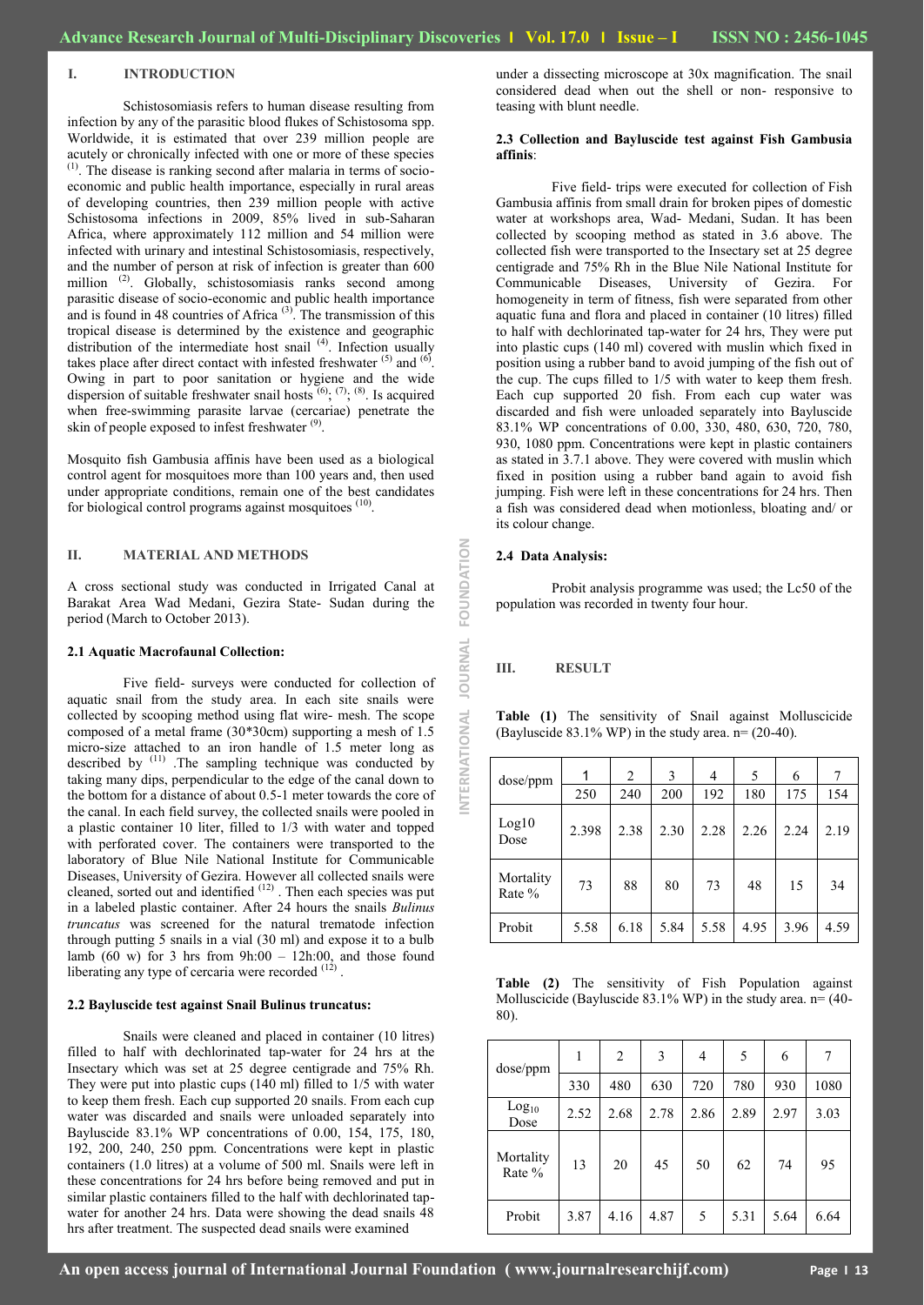**INTERNATIONAL JOURNAL FOUNDATION**

NTERNATIONAL

**JOURNAL** 

FOUNDATION

**Fig (1)** The response of the snail Bulinus trancatus and the fish Gambusia affinis population to Bayluscide 83.1% WP in the study areas.



 $700 - 801$ 

Fig (1) showed that the regression line of the snail *Bulinus trauncatus* as for as response to various log dose of the Molluscicide (Bayluscide 83.1 % WP) was more steeper (8.4) than regression line reported on fish *Gambusia affinis* (5.0). However, the snail was more sensitive ( $Lc_{50} = 230$  ppm) to the used pesticide compared to the fish ( $Lc_{50} = 641$  ppm).

### **IV. DISCUSSION**

Plant substances are environmentally safe. But being of low resistance and high dose devaluate their practical use for control (13). However, some plant substances were used as Molluscicidal to control snails vectors of schistosomiasis  $(14)$ ,  $(15)$ ,  $(16)$ ,  $(17)$ ,  $(18)$ . It was found that, some plant substances were so toxic to snails such as the n-Butanol extract of root of *solanum elaeagnifolium*; it was shown to have Molluscicidal activity with  $Lc_{50}$  of (12 ppm) for *Bulinus truncatus* <sup>(16)</sup>. This result was so competitive with the Molluscicidal product Bayluscide 83.1% WP that reflected  $Lc_{50}$  (230 ppm) in this study. However, some plant substances were as good as molluscicide used in this study for the control of the *Bulinus truncatus* such as volatile oil of *Cymbopogo nervants* which reflected  $Lc_{50}$  (237 ppm)<sup>(17)</sup>. On the other hand a high Lc <sup>50</sup> such as *Calotropis procera; Nicotiana tabacum* and *Trigonella foenum*  $(14)$ . Lc<sub>50s</sub> for these plants were 3-9 folds that of the molluscicides, Bayluscide 83.1% WP used in this study.

 However, pesticides are useful tools for pest control, but they are toxic to aquatic species, particularly fish (19). It was known that fish such as *Gambusia affinis*, predator of mosquitoes larvae, was encouraged to be established in Irrigated Schemes to control Malaria<sup>(20)</sup>, which is the most important socioeconomically devastating parasitic diseases <sup>(14)</sup>. Hence, control of schistosomiasis through pesticides use should consider the Malaria control environment including the fish *Gambusia affinis*. But unfortunately *Gambusia affinis* was so sensitive to insecticides used to control adult mosquitoes such as Deltamethrin. It was reported that  $Lc_{50}$  for Deltamethrin against *Gambusia* was (0.076 ppm) (21). In Sudan Malaria is a serious disease and the Sugarcane plantation environment furnish a suitable presence for it. At the same time pests in Sugarcane, Insects and weeds, were controlled with Chlorpyriphos and Glyphosate, respectively  $^{(22)}$ ;  $^{(23)}$ ;  $^{(24)}$ . Again *Gambusia* fish was sensitive to Chlorpyriphos ( $Lc_{50}$  85 ppm) and when used with Glyphosate the sensitivity increased ( $Lc_{50}$  11 ppm) (Osten et al., 2005). Having said that the use of Molluscicide, Bayluscide 83.1% wp was so mild on Gambusia fish where the Lc  $_{50}$  (640) ppm).This result indicate that no interference, will take place, with Malaria control when the molluscicide was used to control the snail *Bulinus truncatus.*

**REFERENCES**

- **[1] King H. Charles, Amaya L. Bustinduy, Jemery Famar, Peter Hotez, David Lalloo, Nicholas White, GagandeepKang, Thomas Junghanss.** Mansons Tropical Disease. London : Elsever, 2014.
- **[2]** Prevalence and intensity of urinary schistosomiasis among school children in the district of Niakhar, region of fatick, Senegal. **Senghor Bruno, Aldiouma Diallo, Seydou N. Sylla, Souleymane Doucure, Mamadou O Ndiath, Lobna Gaayeb, Felicite F Djuikwo- Teukeng, Cheikh T Ba and Cheikh Sokhna.** s.l. : Parasites and Vectors, 2014, Vol. 5 (7), pp. 1-6.
- **[3]** Prevalence of schistosomiasis and associated factore among students attending at elementary schools in Amibera District Ethiopia. **Awoke W, Bedimo M and Tarekegn M. s.l. :** Open Journal of preventive Medicine, 2013, Vol. 3(2), pp. 199- 204.
- **[4]** African schistosomiasis in Mainland China: Risk of transmission and counter measures to tackle the risk. **Wang. Wei, You- Sheng Liang, Qing- Biao Hong, Jian- Rong Dai. 2013,** Parasites and Vectors , Vol. 6(249), pp. 1- 6.
- **[5] Roger., Webber.** Communicable Disease Epidemiology and Control, A global Perspective. London : London School of Hygiene and Tropical Medicine, 2005. pp. 136- 146. Vol. 2.
- **[6] WHO.** Pesticides and their Application for the Control Vectors and Pests of Public Health Importance. Geneva : WHO, 2006. pp. 87- 91. Vol. 6.
- **[7] Feldman Charles, Sarosi A. George. Tropical** and Parasitic Infections in the Intensive care Unit. Indianapolis : Indiana University school of Medicine and Medical Service, 2005. pp. 351- 360.
- **[8] Cotruvo A. J, A. Dufour, G. Rees, J. Bartram, R. Carr, D.O. Cliver, G.F. Craun, R. Fayer and V.P.J Gannon.** Waterborne Zoonoses, Identification, Causes and Control. Geneva : WHO, 2004. pp. 298- 299.
- **[9] WHO**. Schistosomiasis, Progress Report 2001- 2011 and strategic plan 2012- 2020. Geneva : WHO, 2013. pp. 1- 7.
- **[10]** LARVIVOROUS FISH INCLUDING GAMBUSIA. **Walton, William E. 2007,** The American Mosquito Control Association, Vol. 23(2), pp. 184- 220.
- **[11]** Large Scale Assessment of the molluscicide copper sulphate and N.tritgle morpholine. **Amin.M.A. 1972,**  Tropical Medicine and Hygeine, 75, pp. 169- 175.
- **[12] WHO.** Snail Control in the Prevention of Bilharziasis, Monograph series No (50). Geneva : WHO, 1965.
- **[13] Frohlich G. SC, Kramer W. Agr, Rodewald W. Net. Rer.** Pesticide Formulation and Application in Developing Countries. 1976. Vol. 3.
- **[14]** Application of some aqueous Plant extracts as Molluscicidal agents on Bulinus truncatus in Snails in SUDAN. **Abdalla M.A, El-Malik K.H and Bayoumi R.A. 2011,** Basic Application Science Research., pp. 108- 117.